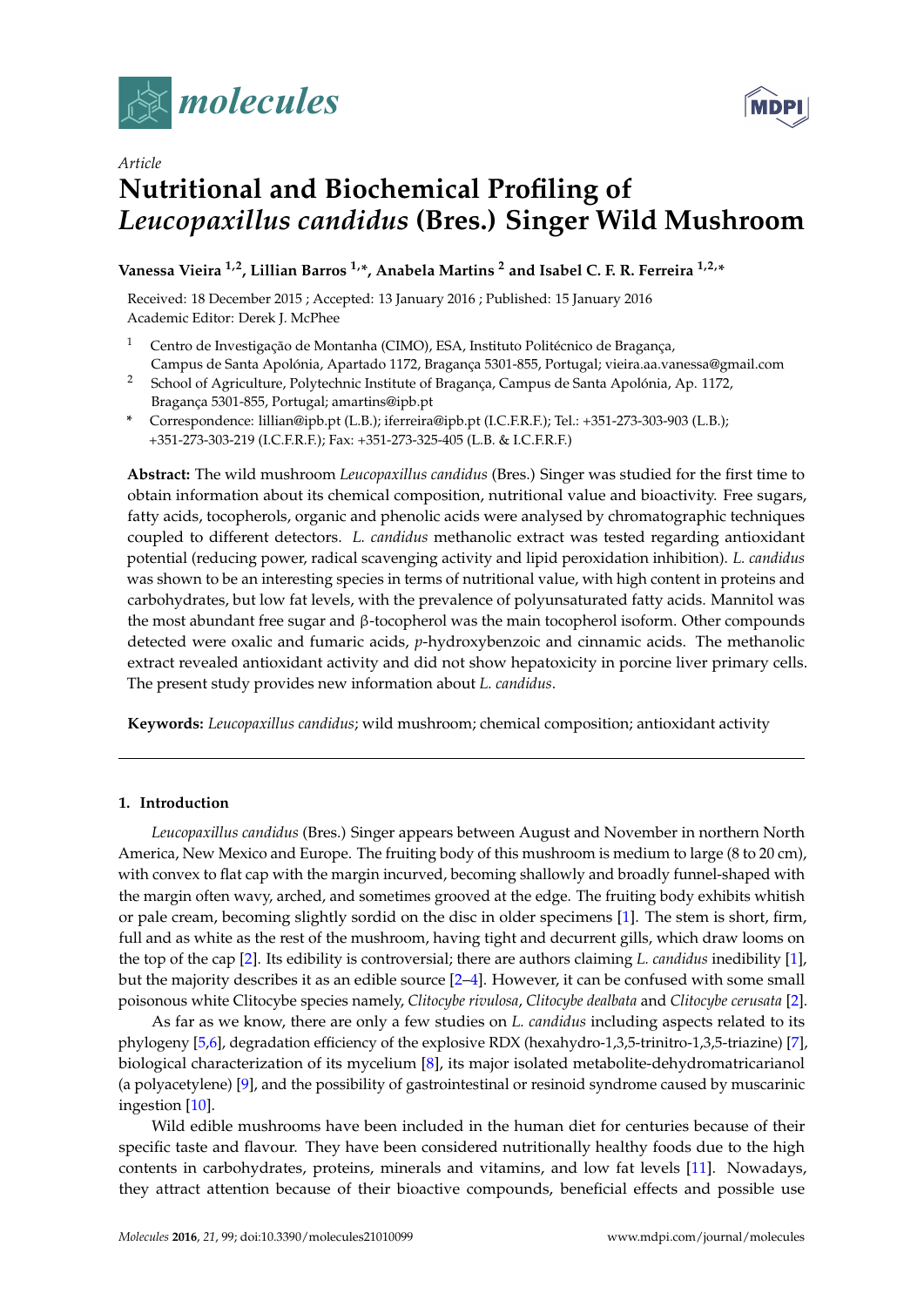in the prevention or treatment of diseases, being classified as functional foods and sources of nutraceuticals [\[12](#page-8-0)[,13\]](#page-8-1). Some of the mushrooms bioactive properties are related with their antioxidant activity and antioxidant compounds [\[14\]](#page-8-2). In fact, antioxidants are in constant activity in living organisms, being required to be in sufficient amounts to neutralize the toxic effects of reactive oxygen species (ROS), reactive nitrogen species (RNS) and reactive sulphur species (RSS) that are produced continuously [\[15,](#page-8-3)[16\]](#page-8-4).

In the present work, *L. candidus* wild samples were submitted to a detailed study regarding chemical composition and antioxidant potential. The chemical characterization was assessed through the evaluation of nutrients (macronutrients, free sugars, fatty acids and tocopherols) and non-nutrients (organic acids and phenolic acids); the antioxidant activity of its methanolic extracts was evaluated in terms of radicals scavenging activity, reducing power and lipid peroxidation inhibition, and the confirmation of non-toxicity was carried out in a liver primary cell culture.

#### **2. Results and Discussion**

## *2.1. Chemical composition of L. candidus Fruiting Body*

The macronutrients composition of *L. candidus* fruiting body is presented in Table [1;](#page-1-0) the moisture level was very similar to the one reported for other *Leucopaxillus* species (90 g/100 g) [\[17\]](#page-8-5). It showed high levels of carbohydrates (70 g/100 g dry weight, dw) and proteins (20 g/100 g dw), presenting 376 kcal/100 g dw of energetic contribution.

<span id="page-1-0"></span>**Table 1.** Macronutrients, free sugars, fatty acids and tocopherols of the fruiting bodies expressed in dry weight basis (mean  $\pm$  SD).

| Component                         | Leucopaxillus candidus |  |
|-----------------------------------|------------------------|--|
| Moisture $(g/100 g)$              | $90 \pm 0.4$           |  |
| Fat $(g/100 g)$                   | $1.8 \pm 0.1$          |  |
| Proteins $(g/100 g)$              | $20\pm0.2$             |  |
| Ash $(g/100 g)$                   | $8.2 + 0.2$            |  |
| Carbohydrates (g/100 g)           | $70 \pm 1$             |  |
| Energy (kcal/100 g)               | $376 \pm 1$            |  |
| Fructose $(g/100 g)$              | $0.35 \pm 0.01$        |  |
| Mannitol $(g/100 g)$              | $5.6 \pm 0.1$          |  |
| Trehalose $(g/100 g)$             | $1.1 \pm 0.1$          |  |
| Total sugars $(g/100 g)$          | $7.1 \pm 0.1$          |  |
| C16:0                             | $8.0 \pm 0.7$          |  |
| C <sub>18:0</sub>                 | $2.7 \pm 0.1$          |  |
| C18:1n9                           | $37 + 2$               |  |
| C18:2n6                           | $49 \pm 1$             |  |
| SFA (relative percentage)         | $13 + 1$               |  |
| MUFA (relative percentage)        | $37 \pm 2$             |  |
| PUFA (relative percentage)        | $50 \pm 1$             |  |
| $\alpha$ -tocopherol (µg/100 g)   | $14 + 1$               |  |
| $β$ -tocopherol (μg/100 g)        | $33 \pm 1$             |  |
| $\gamma$ -tocopherol (µg/100 g)   | $3.1 \pm 0.1$          |  |
| $\delta$ -tocopherol (µg/100 g)   | $7.2 \pm 0.5$          |  |
| Total tocopherols $(\mu g/100 g)$ | $58\pm1$               |  |

Main fatty acids: C16:0 (Palmitic acid), C18:0 (Stearic acid), C18:1n9 (Oleic acid) and C18:2n6 (Linoleic acid); 20 more fatty acids were identified in trace amounts. SFA—Saturated fatty acids; MUFA—Monounsaturated fatty acids; PUFA—Polyunsaturated fatty acids.

Regarding the composition in free sugars, fructose, mannitol and trehalose were detected in *L. candidus* (7.1 g of total sugars/100 g) (Table [1\)](#page-1-0). Mannitol was the most abundant free sugar (5.6 g/100 g), followed by trehalose (1.1 g/100 g) and fructose (0.35 g/100 g). Barros *et al.* [\[17\]](#page-8-5) also reported mannitol and trehalose in *L. giganteus*, being trehalose the main free sugar (0.50 g/100 g fw).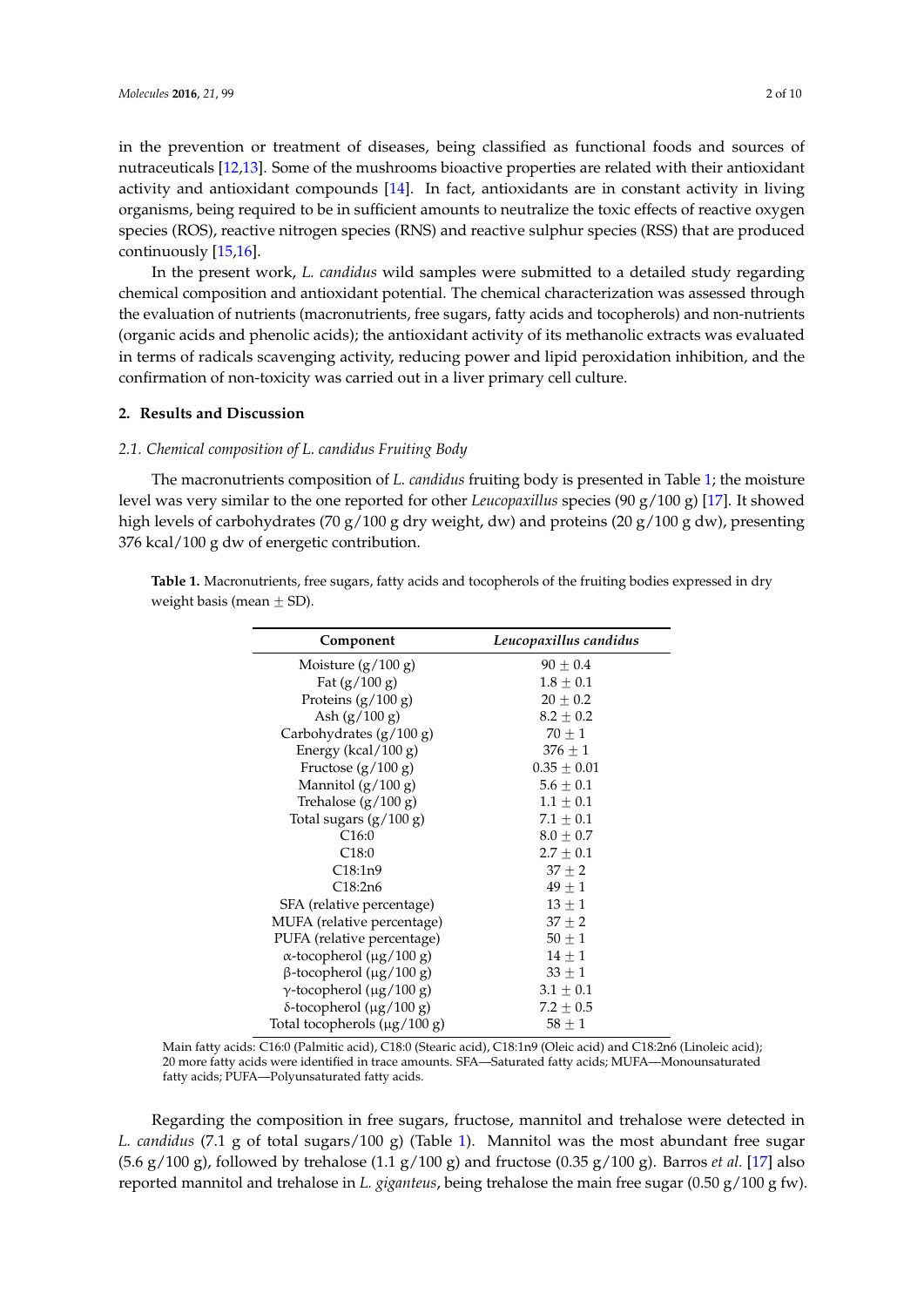Mushrooms mannitol (polyol sugar) was reported to provide an inhibitory effect in angiotensin I-converting enzyme (ACE), providing hypotension of blood pressure in spontaneously hypertensive rats (SHR) [\[18\]](#page-8-6). Trehalose is an important component in fungal spores. Its hydrolysis is a major event during early germination and presumably serves as a source of carbon for synthesis and glucose for energy [\[19\]](#page-8-7). Trehalose also preserves labile proteins during drying [\[20\]](#page-8-8). Otherwise, the intake of dietary fructose has increased the potential of weight gain, insulin resistance syndrome, hyperinsulinemia, hypertension and hyperlipidemia in animal models [\[21\]](#page-8-9). The studied sample presented low content in fructose, so it has little chances to produce this kind of effects.

The fatty acids with the highest percentage in *L. candidus* (Table [1\)](#page-1-0) were palmitic acid (C16:0), stearic acid (C18:0), oleic acid (C18:1n9) and linoleic acid (C18:2n6). Concerning to saturated fatty acids (SFA), palmitic acid was found in the highest percentage (8%). Oleic acid (monounsaturated fatty acid—MUFA) and linoleic acid (polyunsaturated fatty acid—PUFA) were found in higher percentages in *L. candidus* sample (37% and 49%, respectively). Consequently, this sample was richer in PUFA (50%), than in MUFA (37%) and SFA (13%). PUFA were also prevalent (47%, mainly linoleic acid—46%) over SFA (19%, mainly palmitic acid—14% and stearic acid—2%) [\[17\]](#page-8-5). Foods rich in ω-3 PUFA confer cardio protective effects, lowering blood pressure, preventing the development of hypertension and lowering platelet aggregation [\[22\]](#page-8-10). Nevertheless, mushrooms contain low amounts of fat and, therefore, the healthy effects of the various fatty acids are limited.

Concerning tocopherols, the sample presented  $\alpha$ -,  $\beta$ -,  $\gamma$ - and δ- isoforms (Table [1\)](#page-1-0). β-tocopherol was presented in the highest amount  $(34 \mu g/100 g)$ , followed by α-  $(14 \mu g/100 g)$ , δ-  $(7.2 \mu g/100 g)$ and γ- (3.1 µg/100 g) isoforms. *L. candidus* presented 57.34 µg/100 g of total tocopherols. Vitamin E is considered one of the most potent liposoluble antioxidant to retard and to prevent some age-related degenerative diseases [\[23\]](#page-8-11). In addition to its antioxidant nature, vitamin E has been reported to enhance immune response [\[24\]](#page-8-12).

Regarding organic acids profile, it was possible to identify and quantify two different compounds (Table [2\)](#page-2-0), namely oxalic (0.41 g/100 g) and fumaric (0.40 g/100 g) acids.

<span id="page-2-0"></span>**Table 2.** Organic acids and phenolic compounds of the fruiting bodies expressed in dry weight basis (mean  $\pm$  SD).

| Compound                                 | Leucopaxillus candidus |
|------------------------------------------|------------------------|
| Oxalic acid $(g/100 g)$                  | $0.41 + 0.09$          |
| Fumaric acid (g/100 g)                   | $0.40 + 0.00$          |
| Total organic acids $(g/100 g)$          | $0.81 + 0.10$          |
| p-Hydroxybenzoic acid<br>$(\mu$ g/100 g) | $0.71 + 0.05$          |
| $p$ -Coumaric acid (µg/100 g)            | $0.58 + 0.05$          |
| Total phenolic acids $(\mu g/100 g)$     | $1.3 + 0.1$            |
| Cinnamic acid $(\mu g/100 g)$            | $0.12 \pm 0.01$        |

Concerning phenolic acids, the studied sample revealed the presence *p*-hydroxybenzoic  $(0.71 \mu g/100 \text{ g})$  and *p*-coumaric  $(0.58 \mu g/100 \text{ g})$  acids, as also the related compound cinnamic acid (0.12 µg/100 g) (Table [2\)](#page-2-0). Different authors reported the organic acids profile of *L. giganteus*, another species of the same genus. Ribeiro *et al.* [\[25\]](#page-8-13) studied the influence of different nitrogen sources in organic acids profile measured by HPLC-UV, noting citric acid as the main organic acid present (90%–96%). Barros *et al.* [\[26\]](#page-8-14) used UFLC-PDA (ultra fast liquid chromatograph coupled to photodiode array detector), and reported malic acid as the main organic acid (6  $g/100$  g). Concerning to phenolic compounds profile, Barros *et al.* [\[27\]](#page-8-15) studied the phenolic constitution of several species; however, the authors were not able to detect any compound in *L. giganteus* sample. Phenolic compounds and organic acids contribute to organoleptic properties of food matrices [\[28\]](#page-8-16). Furthermore, these compounds may be involved in the protection against several diseases [\[29\]](#page-8-17). For instance, Son *et al.* [\[30\]](#page-8-18) reported that millimolar concentrations of oxalic acid have a strong antibrowning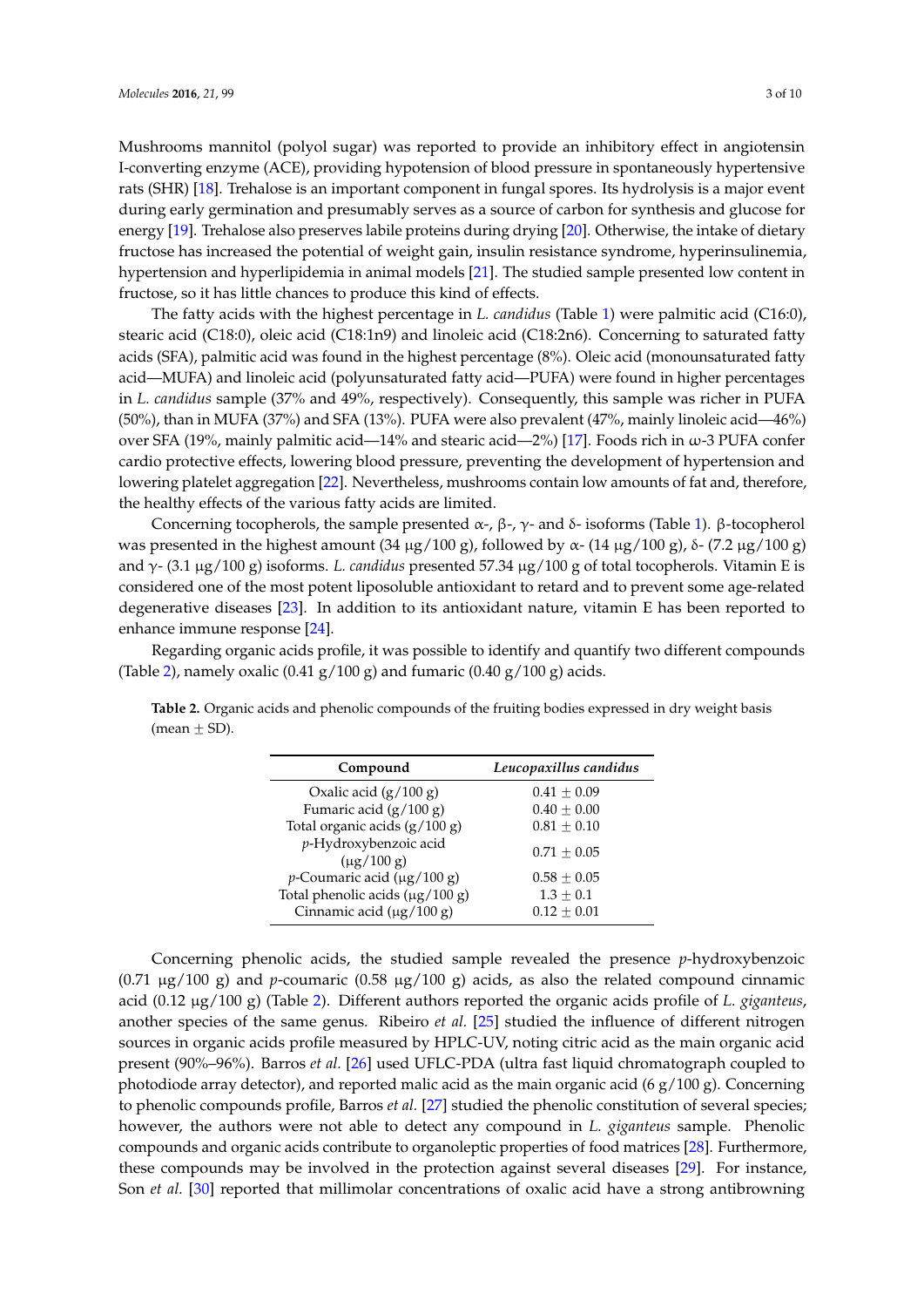activity, and Ribeiro *et al.* [\[25\]](#page-8-13) described fumaric acid as an important compound due to its antioxidant, antimicrobial and acidifying properties. However, oxalic acid is found in living organism as calcium salt, and calcium oxalate is the principal component of kidney stones and can be directly absorbed by the gut despite its insolubility [\[25\]](#page-8-13).

#### *2.2. Antioxidant Activity of the Methanolic Extracts and Confirmation of Non-Toxicity*

Analysing the results of the antioxidant potential (Table [3\)](#page-3-0), *L. candidus* methanolic extract revealed a strong reducing power evaluated through the *Folin-Ciocalteu* (20 mg GAE/g extract) and Ferricyanide/Prussian blue ( $EC_{50} = 1.04$  mg/mL) assays, as also an interesting radical scavenging activity measured by DPPH assay ( $EC_{50} = 2.3$  mg/mL). The lipid peroxidation inhibition was measured by β-carotene/linoleate ( $EC_{50} = 2.0$  mg/mL) and TBARS (3.0 mg/mL) assays. Even though these results are much higher than the positive control trolox (which is a single molecule), they are comparable and in the same range as other mushrooms. *L. giganteus* is a species from the same genus that also has been reported as having antioxidant activity [\[31\]](#page-8-19). The reducing power was evaluated through the *Folin-Ciocalteu* (6.3 mg GAE/g extract) and Ferricyanide/Prussian blue (EC<sub>50</sub> = 1.7 mg/mL) assays, demonstrating that *L. giganteus* had a lower reducing power than *L. candidus*. However, the same study of the authors showed best results concerning the radical scavenging activity measured by DPPH assay (1.4 mg/mL). Regarding the lipid peroxidation inhibition, the authors only used  $β$ -carotene/linoleate assay ( $EC_{50} = 2.0$  mg/mL), reporting similar results to the present work.

<span id="page-3-0"></span>

| <b>Antioxidant Activity</b>   | Assay                                                                                       | Leucopaxillus candidus     |
|-------------------------------|---------------------------------------------------------------------------------------------|----------------------------|
| Reducing power                | Folin-ciocalteu (mg GAE/g extract)<br>Ferricyanide/Prussian blue (EC <sub>50</sub> ; mg/mL) | $20 + 1$<br>$1.04 + 0.01$  |
| Radical scavenging activity   | DPPH scavenging activity ( $EC_{50}$ ; mg/mL)                                               | $2.3 + 0.1$                |
| Lipid peroxidation inhibition | $β$ -carotene/linoleate (EC <sub>50</sub> ; mg/mL)<br>TBARS ( $EC_{50}$ ; mg/mL)            | $2.0 + 0.4$<br>$3.0 + 0.3$ |

**Table 3.** Antioxidant activity of the methanolic extracts (mean  $\pm$  SD).

Concerning the *Folin-Ciocalteu* assay, higher values mean higher reducing power; for the other assays, the results are presented in EC<sub>50</sub> values, what means that higher values correspond to lower reducing power or antioxidant potential. EC50: Extract concentration corresponding to 50% of antioxidant activity or 0.5 of absorbance for the Ferricyanide/Prussian blue assay. Trolox EC<sub>50</sub> values: 0.04 mg/mL (reducing power), 0.04 mg/mL (DPPH scavenging activity), 0.02 mg/mL (β-carotene bleaching inhibition) and 0.02 mg/mL (TBARS inhibition).

As the methanolic extract displayed antioxidant activity, it was important to guarantee the absence of cytotoxicity against liver cells. Mammalian hepatocytes represent an obligatory step in the evaluation of toxic compounds that lead to the production of various metabolites, which are the ultimate cause of toxicity [\[32,](#page-8-20)[33\]](#page-8-21). Herein, porcine liver was used as an *in vitro* cytotoxicity model because it is known, in terms of cellular and physiological functioning, to be very similar to human, being cheaper and faster, and avoiding some ethical concerns related with the use of fresh human tissue (e.g., human hepatocytes) for cell lines establishment [\[32](#page-8-20)[,33\]](#page-8-21). PLP2 culture was established in our laboratory to perform a preliminary toxicity screening of the extract, which was tested up to a maximal concentration of 3 mg/mL (maximal  $EC_{50}$  value obtained in the antioxidant activity assays). Up to the mentioned concentration, the extract did not reveal toxicity in liver primary culture PLP2 (no significant inhibition of the cells growth was observed in the presence of the extract), while the positive control ellipticine gave a  $GI_{50} = 2.06 \pm 0.03 \,\mu g/mL$ .

#### **3. Materials and Methods**

#### *3.1. Samples*

*Leucopaxillus candidus* (Bres.) Singer samples were collected in Bragança (North-eastern of Portugal), in November 2012. The authentications were done in Polytechnic Institute of Bragança and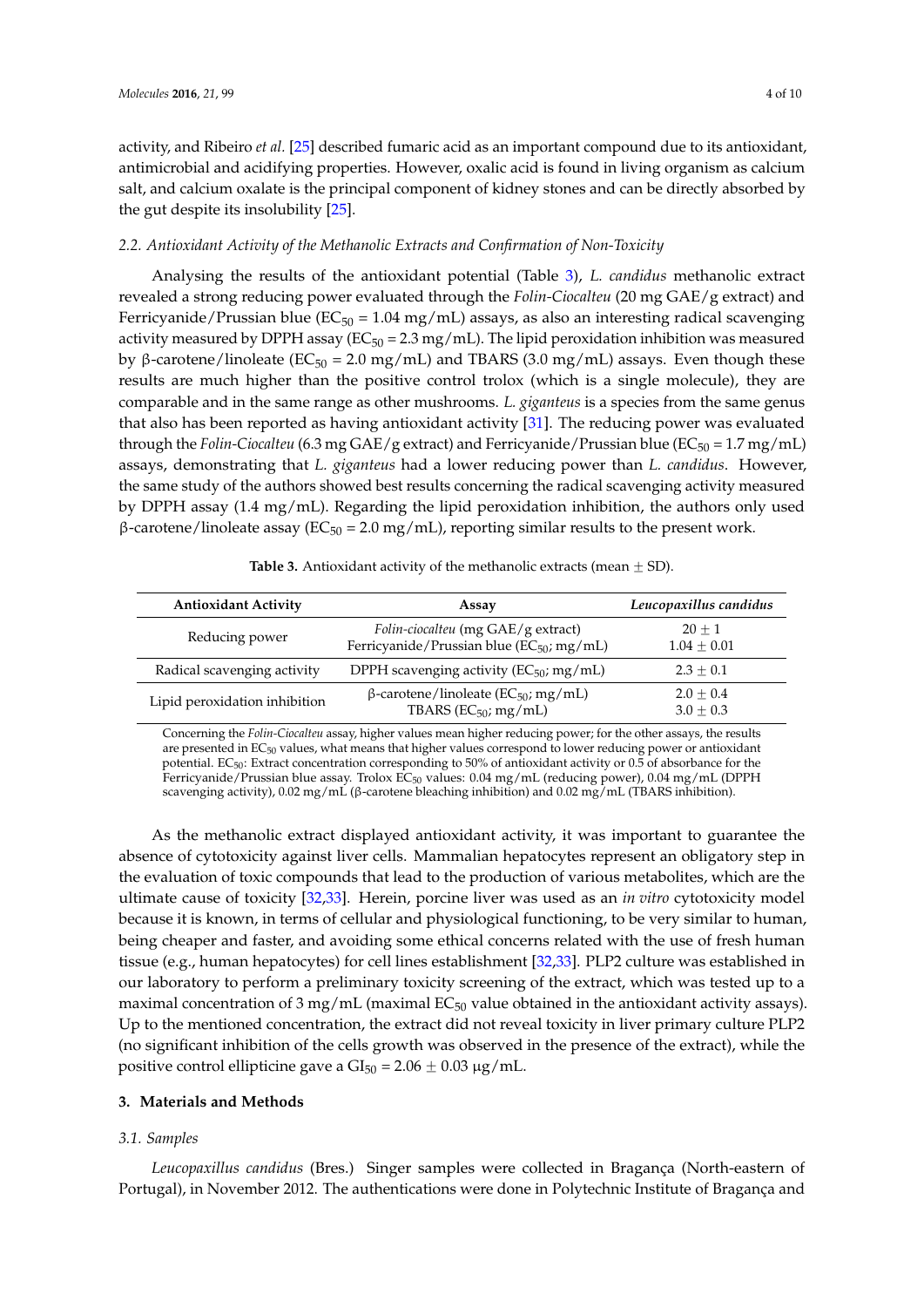a voucher specimen was deposited at the herbarium of School of Agriculture of Polytechnic Institute of Bragança (Bragança, Portugal).

Around five fruiting body samples, all in the same maturity stage, were immediately freeze-dried (FreeZone 4.5, Labconco, Kansas City, MO, USA), reduced to a fine dried powder (20 mesh), mixed to obtain a homogenate sample and stored in a desiccator, protected from light, until further analysis.

#### *3.2. Standards and Reagents*

Acetonitrile 99.9%, *n*-hexane 95% and ethyl acetate 99.8% were of HPLC grade from Fisher Scientific (Lisbon, Portugal). The fatty acids methyl ester (FAME) reference standard mixture 37 (standard 47885-U) was purchased from Sigma (St. Louis, MO, USA), as also other individual fatty acids, trolox (6-hydroxy-2,5,7,8-tetramethylchroman-2-carboxylic acid), sugar, tocopherol, organic acid and phenolic compound standards. Racemic tocol, 50 mg/mL, was purchased from Matreya (Pleasant Gap, PA, USA). 2,2-Diphenyl-1-picrylhydrazyl (DPPH) was obtained from Alfa Aesar (Ward Hill, MA, USA). Fetal bovine serum (FBS), Hank's balanced salt solution, nonessential amino acids solution (2 mM), penicillin/streptomycin solution (100 U/mL and 100 µg/mL, respectively), DMEM medium was from Hyclone (Logan, Utah, USA). Acetic acid, ellipticine and sulforhodamine B (SRB) were from Sigma Chemical Co. Methanol and all other chemicals were of analytical grade and purchased from common sources. Water was treated in a Milli-Q water purification system (TGI Pure Water Systems, Topway Global, Greenville, SC, USA).

#### *3.3. Chemical Composition of L. candidus Fruiting Body*

*Nutritional value.* The samples were analysed for the chemical composition (moisture, proteins, fat, carbohydrates and ash) using the standard procedures [\[34\]](#page-9-0). The crude protein content ( $N \times 4.38$ ) of the samples was estimated by the macro-Kjeldahl method; the crude fat was determined by extracting a known weight of powdered sample with petroleum ether, using a Soxhlet apparatus; the ash content was determined by incineration at  $600 \pm 15$  °C. Total carbohydrates were calculated by difference. Energy was calculated according to the following equation: Energy (kcal) =  $4 \times$  (g protein + g carbohydrate) +  $9 \times$  (g fat).

*Free sugars.* Free sugars were determined by a high performance liquid chromatograph (HPLC) system consisted of an integrated system with a pump (Smartline system 1000, Knauer, Berlin, Germany), degasser system (Smartline manager 5000, Knauer) and an auto-sampler (AS-2057, Jasco, Easton, MD, USA), coupled to a refraction index detector (RI detector Knauer Smartline 2300, Knauer) as previously described by Barros *et al.* [\[17\]](#page-8-5). Sugars identification was made by comparing the relative retention times of sample peaks with standards. Data were analysed using Clarity 2.4 Software (DataApex, Podohradska, Czech Republic). The chromatographic separation was achieved with a Eurospher 100-5 NH2 column (4.6  $\times$  250 mm, 5 mm, Knauer) operating at 35 °C (7971 R column heater, Grace, Columbia, MD, USA). The mobile phase was acetonitrile/deionized water, 70:30 (*v/v*) at a flow rate of 1 mL/min. Quantification was based on the RI signal response of each standard, using the internal standard (IS, raffinose) method and by using calibration curves obtained from the commercial standards of each compound: fructose (Limit of detection—LOD: 0.05 mg/mL, Limit of quantification—LOQ: 0.18 mg/mL); mannitol (LOD: 0.07 mg/mL, LOQ: 0.22 mg/mL) and trehalose LOD: 0.07 mg/mL, LOQ: 0.24 mg/mL). The results were expressed in g per 100 g of dry weight (dw).

*Fatty acids.* Fatty acids were determined after a transesterification procedure as previously described by Barros *et al.* [\[17\]](#page-8-5). The analysis was carried out with a DANI model GC 1000 instrument (DANI instruments, Contone, Switzerland) equipped with a split/splitless injector, a flame ionization detector (FID at 260  $^{\circ}$ C) and a Macherey-Nagel (Düren, Germany) column (50% cyanopropyl-methyl-50% phenylmethylpolysiloxane, 30 m  $\times$  0.32 mm i.d.  $\times$  0.25 µm df). The oven temperature program was as follows: the initial temperature of the column was 50  $^{\circ}$ C, held for 2 min, then a 30 °C/min ramp to 125 °C, 5 °C/min ramp to 160 °C, 20 °C/ min ramp to 180 °C, 3 °C/min ramp to 200 °C, 20 °C/min ramp to 220 °C and held for 15 min. The carrier gas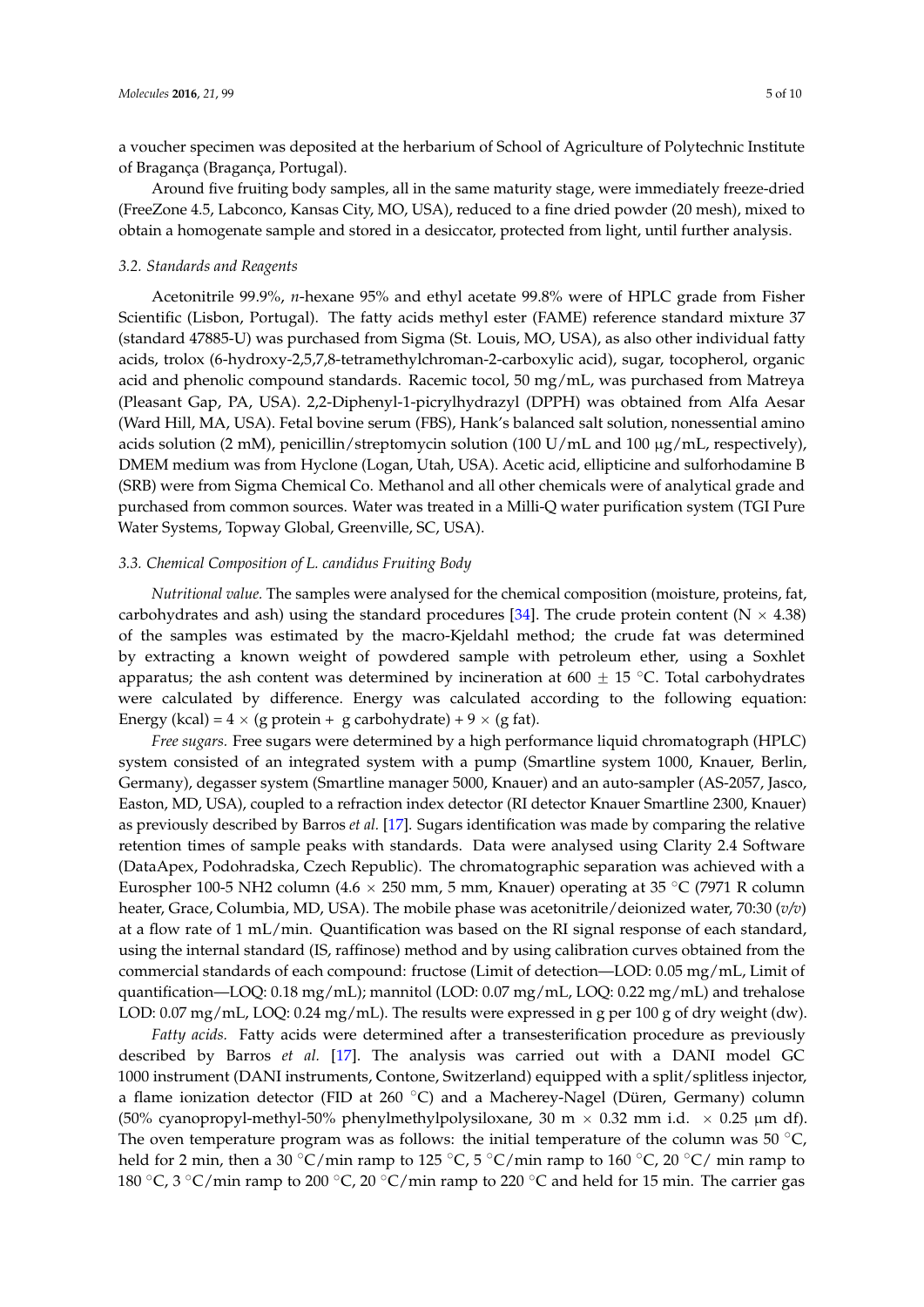(hydrogen) flow-rate was 4.0 mL/min (0.61 bar), measured at 50  $^{\circ}$ C. Split injection (1:40) was carried out at 250  $\degree$ C. Fatty acid identification was made by comparing the relative retention times of FAME peaks from samples with standards. The results were recorded and processed using Clarity 4.0.1.7 Software (DataApex) and expressed as relative percentage of each fatty acid.

*Tocopherols.* Tocopherols were determined following a procedure previously described by Heleno *et al.* [\[35\]](#page-9-1). Analysis was performed by HPLC (equipment described above), and a fluorescence detector (FP-2020; Jasco) programmed for excitation at 290 nm and emission at 330 nm. The chromatographic separation was achieved with a Polyamide II (250 mm  $\times$  4.6 mm i.d.) normal-phase column from YMC Waters (Lisbon, Portugal) operating at 35 °C. The mobile phase used was a mixture of *n*-hexane and ethyl acetate (70:30,  $v/v$ ) at a flow rate of 1 mL/min. The compounds were identified by chromatographic comparisons with authentic standards: α-tocopherol (LOD: 18.06 ng/mL, LOQ: 60.20 ng/mL); β-tocopherol (LOD: 25.82 ng/mL, LOQ: 86.07 ng/mL); γ-tocopherol (LOD: 14.79 ng/mL, LOQ: 49.32 ng/mL) and δ-tocopherol (LOD: 20.09 ng/mL, LOQ: 66.95 µg/mL). Quantification was based on the fluorescence signal response of each standard, using the IS (tocol) method and by using calibration curves obtained from commercial standards of each compound. The results were expressed in  $\mu$ g per 100 g of dry weight (dw).

*Organic acids.* Organic acids were determined by ultra-fast liquid chromatography (UFLC, Shimadzu 20A series, Shimadzu Corporation, Kyoto, Japan) coupled with a photodiode array detector (PDA) as previously described by Barros *et al.* [\[26\]](#page-8-14). Separation was achieved on a SphereClone (Phenomenex, Torrance, CA, USA) reverse phase C18 column (5  $\mu$ m, 250 mm  $\times$  4.6 mm i.d.) thermostatted at 35 °C. The elution was performed with sulphuric acid (3.6 mM) using a flow rate of 0.8 mL/min. Detection was carried out in a PDA, using 215 nm as the preferred wavelength. The organic acids were quantified by the comparison of the area of their peaks recorded at 215 nm with calibration curves obtained from commercial standards of each compound: oxalic acid (LOD: 12.55  $\mu$ g/mL, LOQ: 41.82  $\mu$ g/mL) and fumaric acid (LOD: 0.08  $\mu$ g/mL, LOQ: 0.26  $\mu$ g/mL). The results were expressed in g per 100 g of dry weight (dw).

*Phenolic acids and related compounds.* Phenolic acids determination was performed using the UFLC mentioned above, as previously described by Barros *et al.* [\[27\]](#page-8-15). A Waters Spherisorb S3 ODS-2 C18, 3  $\mu$ m (4.6 mm  $\times$  150 mm) column thermostatted at 35 °C was used for chromatographic separation. The solvents used were: (A) 0.1% formic acid in water, (B) acetonitrile. The elution gradient established was isocratic 15% for 5 min, 15% B to 20% B over 5 min, 20%–25% B over 10 min, 25%–35% B over 10 min, 35%–50% for 10 min, and re-equilibration of the column, using a flow rate of 0.5 mL/min. Detection was carried out in a photodiode array detector (PDA), using 280 nm as the preferred wavelength. The phenolic compounds were quantified by comparison of the area of their peaks recorded at 280 nm with calibration curves obtained from commercial standards of each compound: *p*-hydroxybenzoic acid (LOD: 0.15 µg/mL, LOQ: 0.58 µg/mL); *p*-coumaric acid (LOD: 0.19 µg/mL, LOQ: 0.63 µg/mL) and cinnamic acid (LOD:  $0.13 \mu g/mL$ , LOQ:  $0.41 \mu g/mL$ ). The results were expressed in  $\mu g$  per 100 g of dry weight (dw).

#### *3.4. Bioactivity of L. candidus Methanolic Extract*

*Extract preparation.* The lyophilized sample (1 g) was extracted by stirring with 40 mL of methanol for 1 h and subsequently filtered through Whatman No. 4 paper. The residue was then extracted with 20 mL of methanol for 1 h. The combined methanolic extracts were evaporated at  $40\degree C$  (rotary evaporator Büchi R-210, Flawil, Switzerland) to dryness and re-dissolved (60 mg/mL) in (a) methanol for antioxidant activity assays; (b) distillated water for the toxicity assay in porcine liver primary cells.

*Antioxidant activity assays.* Successive dilutions were made from the stock solution and submitted to the *in vitro* assays already described by Barros *et al.* [\[31\]](#page-8-19) to evaluate the antioxidant activity of the samples. The sample concentrations (mg/mL) providing 50% of antioxidant activity or 0.5 of absorbance  $(EC_{50})$  were calculated from the graphs of antioxidant activity percentages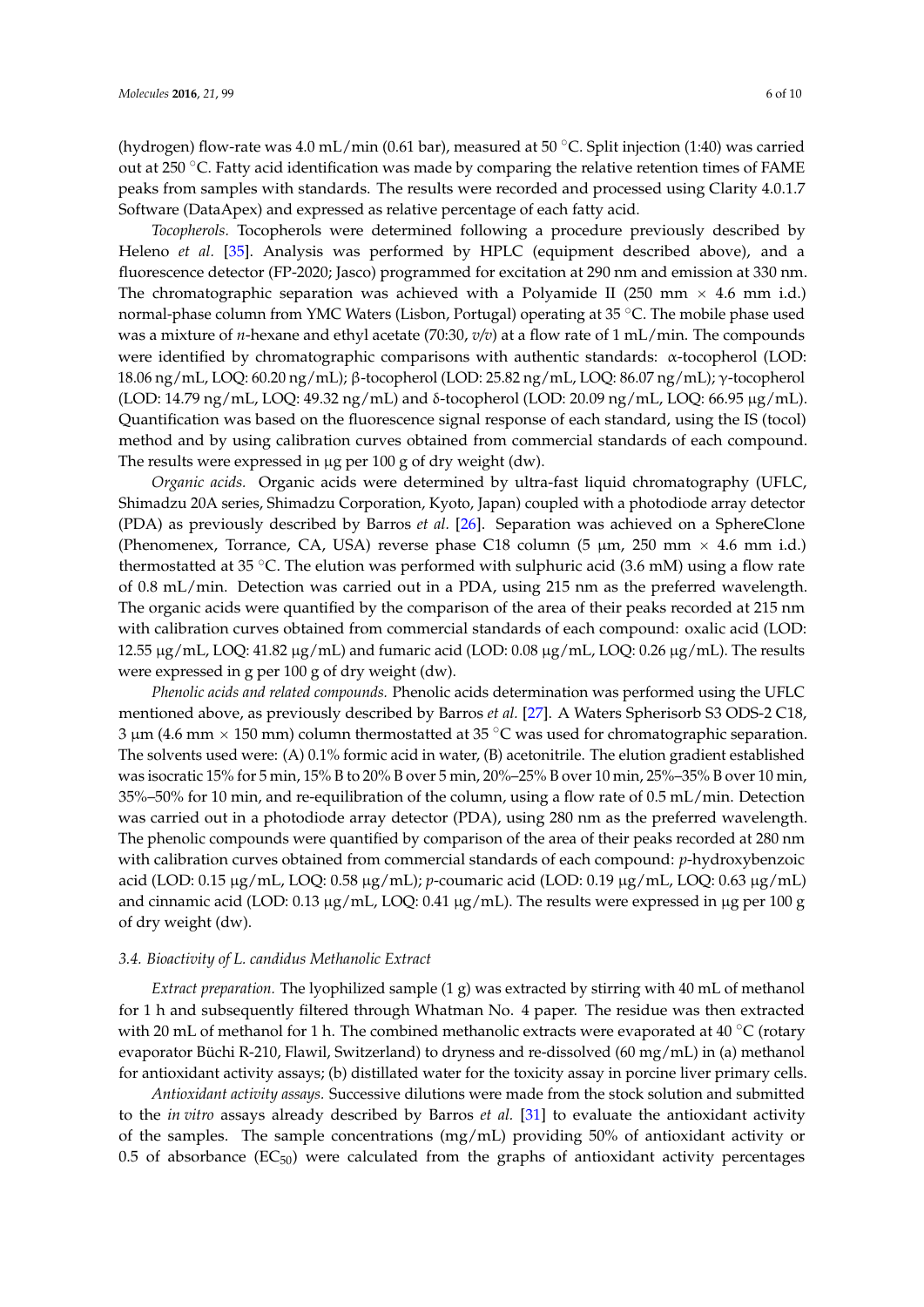(DPPH, β-carotene/linoleate and TBARS assays) or absorbance at 690 nm (ferricyanide/Prussian blue assay) against sample concentrations. Trolox was used as a positive control.

*Folin-Ciocalteu assay.* One of the extract solutions (5 mg/mL; 1 mL) was mixed with *Folin-Ciocalteu* reagent (5 mL, previously diluted with water 1:10, *v/v*) and sodium carbonate (75 g/L, 4 mL). The tubes were vortex mixed for 15 s and allowed to stand for 30 min at  $40\degree C$  for colour development. Absorbance was then measured at 765 nm (Analytikjena spectrophotometer; Analytikjena, Jena, Germany). Gallic acid was used to obtain the standard curve and the reduction of the *Folin-Ciocalteu* reagent by the samples was expressed as mg of gallic acid equivalents (GAE) per g of extract.

*Ferricyanide/Prussian blue assay.* The extract solutions with different concentrations (0.5 mL) were mixed with sodium phosphate buffer (200 mmol/L, pH 6.6, 0.5 mL) and potassium ferricyanide (1%  $w/v$ , 0.5 mL). The mixture was incubated at 50 °C for 20 min, and trichloroacetic acid (10%  $w/v$ , 0.5 mL) was added. The mixture (0.8 mL) was poured in the 48 wells plate, the same with deionized water (0.8 mL) and ferric chloride (0.1% *w/v*, 0.16 mL), and the absorbance was measured at 690 nm in ELX800Microplate Reader (Bio-Tek Instruments, Inc.; Winooski, VT, USA).

*DPPH radical-scavenging activity assay.* This methodology was performed using the Microplate Reader mentioned above. The reaction mixture on 96 well plate consisted of a solution by the well of the extract solutions with different concentrations (30  $\mu$ L) and methanolic solution (270  $\mu$ L) containing DPPH radicals ( $6 \times 10^{-5}$  mol/L). The mixture was left to stand for 30 min in the dark, and the absorption was measured at 515 nm. The radical scavenging activity (RSA) was calculated as a percentage of DPPH discoloration using the equation:  $%$ RSA = [(A<sub>DPPH</sub>  $-$  A<sub>S</sub>)/A<sub>DPPH</sub>]  $\times$  100, where  $A_S$  is the absorbance of the solution containing the sample, and  $A_{DPPH}$  is the absorbance of the DPPH solution.

*Inhibition of β-carotene bleaching or β-carotene/linoleate assay.* A solution of β-carotene was prepared by dissolving β-carotene (2 mg) in chloroform (10 mL). Two millilitres of this solution were pipetted into a round-bottom flask. The chloroform was removed at  $40\degree C$  under vacuum and linoleic acid (40 mg), Tween 80 emulsifier (400 mg), and distilled water (100 mL) were added to the flask with vigorous shaking. Aliquots (4.8 mL) of this emulsion were transferred into test tubes containing extract solutions with different concentrations (0.2 mL). The tubes were shaken and incubated at 50  $\degree$ C in a water bath. As soon as the emulsion was added to each tube, the zero time absorbance was measured at 470 nm. β-Carotene bleaching inhibition was calculated using the following equation: (Absorbance after 2h of assay/initial absorbance)  $\times$  100.

*Thiobarbituric acid reactive substances (TBARS) assay.* Porcine (*Sus scrofa*) brains were obtained from a local slaughter house, dissected, and homogenized with Polytron in an ice cold Tris-HCl buffer (20 mM, pH 7.4) to produce a 1:2  $w/v$  brain tissue homogenate which was centrifuged at 3000  $g$  for 10 min. An aliquot (100  $\mu$ L) of the supernatant was incubated with the different concentrations of the sample solutions (200  $\mu$ L) in the presence of FeSO<sub>4</sub> (10 mM; 100  $\mu$ L) and ascorbic acid (0.1 mM; 100  $\mu$ L) at 37 °C for 1h. The reaction was stopped by the addition of trichloroacetic acid (28%  $w/v$ , 500  $\mu$ L), followed by thiobarbituric acid (TBA,  $2\%$ ,  $w/v$ , 380  $\mu$ L), and the mixture was then heated at 80 °C for 20 min. After centrifugation at 3000 g for10 min to remove the precipitated protein, the colour intensity of the malondialdehyde (MDA)-TBA complex in the supernatant was measured by its absorbance at 532 nm. The inhibition ratio (%) was calculated using the following formula: Inhibition ratio (%) =  $[(A – B)/A] \times 100\%$ , where A and B were the absorbance of the control and the sample solution, respectively.

#### *3.5. Toxicity for Porcine Liver Cells*

A cell culture was prepared from a freshly harvested porcine liver obtained from a local slaughter house. It was designed as PLP2. Briefly, the liver tissues were rinsed in Hank's balanced salt solution containing 100 U/mL penicillin and 100 µg/mL streptomycin and divided into 1  $\times$  1 mm $^3$  explants. Some of these explants were placed in 25 cm<sup>2</sup> tissue flasks in DMEM supplemented with 10% fetal bovine serum, 2 mM nonessential amino acids and 100 U/mL penicillin, 100 mg/mL streptomycin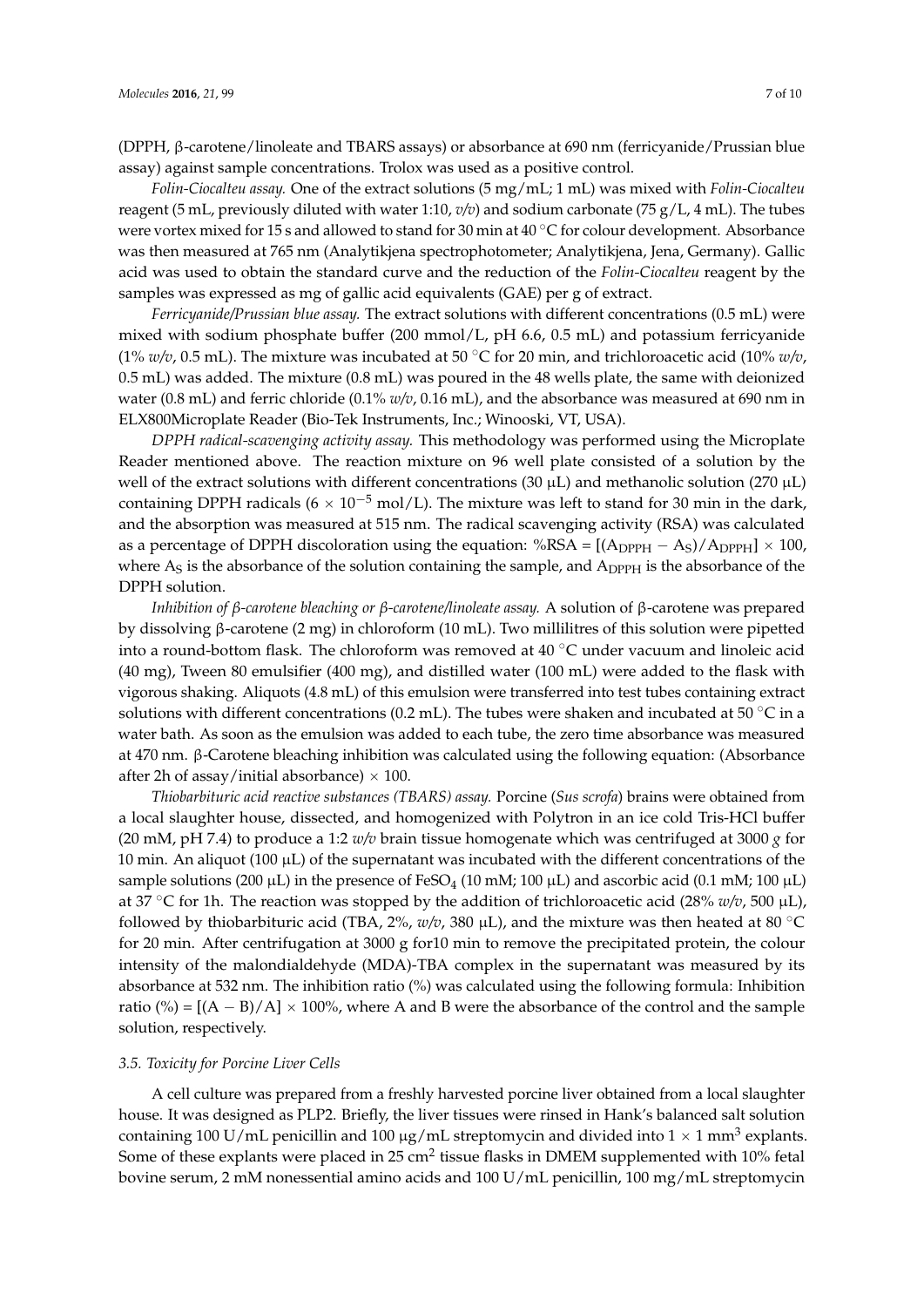and incubated at 37 °C with a humidified atmosphere containing 5%  $CO<sub>2</sub>$ . The medium was changed every 2 days. Cultivation of the cells was continued with direct monitoring every 2–3 days using a phase contrast microscope. Before confluence, cells were sub-cultured and plated in 96-well plates at a density of  $1.0 \times 10^4$  cells/well, and cultivated in DMEM medium with 10% FBS, 100 U/mL penicillin and  $100 \mu g$  /mL streptomycin [\[32\]](#page-8-20). Cells were treated for 48 h with the different diluted sample solutions and the same procedure described in the previous section for SRB assay. Ellipticine was used as positive control. The results were expressed in  $GI_{50}$  values (sample concentration that inhibited 50%) of the net cell growth).

## **4. Conclusions**

*L. candidus* proved to be a nutritionally interesting species, with high content in proteins and carbohydrates, but low fat levels and with prevalence of polyunsaturated fatty acids. Mannitol was the most abundant free sugar and β-tocopherol was the main tocopherol isoform found in this mushroom. It was possible to identify and quantify two organic acids, oxalic and fumaric acids, both with similar concentrations. *p*-Hydroxybenzoic acid was the main phenolic acid detected in the sample, but it also showed the presence of cinnamic acid. Its methanolic extract revealed antioxidant activity and did not show toxicity in porcine liver primary cells. This study provides new data concerning chemical characterization and bioactivity of *L. candidus*.

**Acknowledgments:** The authors are grateful to Foundation for Science and Technology (FTC, Portugal) for financial support to CIMO (Pest-OE/AGR/UI0690/2014) and L. Barros (SFRH/BPD/107855/2015) grant.

**Author Contributions:** Vanessa Vieira and Lillian Barros conducted bibliographic research and data organization. Vanessa Vieira, Lillian Barros and Isabel C. F. R. Ferreira conducted the nutritional value, lipophilic and hydrophilic compounds analysis, and the antioxidant activity assays. Vanessa Vieira and Anabela Martins performed the samples collection and preparation. Vanessa Vieira and Isabel C. F. R. Ferreira wrote or contributed to the writing of the manuscript. Anabela Martins and Isabel C. F. R Ferreira revised the manuscript writing.

**Conflicts of Interests:** The authors declare that they have no conflict of interests.

#### **References**

- <span id="page-7-0"></span>1. Phillips, R. *Mushrooms and other Fungi of North America*, 2nd ed.; Firefly Books Ltd.: New York, NY, USA, 2005.
- <span id="page-7-1"></span>2. Martínez de Aragón, J. Producción de Esporocarpos de Hongos Ectomicorrícicos y Valoración Socioeconómica, Respuesta de Estas Comunidades a Incendios Forestales. Ph.D. Thesis, Escola Tècnica Superior d'Enginyeria Agraria, University de Lleida, Lleida, Spain, 2005.
- 3. Benguría, R.L. *Mil Setas Ibericas*; Diputacíon Foral de Bizkaia: Biskay, Spain, 1985.
- <span id="page-7-2"></span>4. Román, M.; Boa, E. Collection, markting and cultivation of edible fungi in Spain. *Micol. Aplic. Int.* **2004**, *16*, 25–33.
- <span id="page-7-3"></span>5. Tedesco, G.; Galli, R.; Carraro, L. An electrophoretic approach to Basidiomycetes taxonomy: Intraspecific variability, varieties, ecological influences. *Plant Biosyst.* **2009**, *143*, 301–310. [\[CrossRef\]](http://dx.doi.org/10.1080/11263500902722592)
- <span id="page-7-4"></span>6. Vizzini, A.; Ercole, E.; Contu, M. A contribution to the ITS-LSU phylogeny of the genus Leucopaxillus (/tricholomatoid clade, Agaricales), with three new genera and notes on Porpoloma. *Mycosphere* **2012**, *3*, 79–90. [\[CrossRef\]](http://dx.doi.org/10.5943/mycosphere/3/1/10)
- <span id="page-7-5"></span>7. Weber, R.; Kuhn, A.; Anke, H. Soil-borne Penicilliun ssp. and other microfungi as efficient degraders of the explosive RDX (hexahydro-1,3,5-trinitro-1,3,5-triazine). *Mycol. Prog.* **2003**, *2*, 83–93. [\[CrossRef\]](http://dx.doi.org/10.1007/s11557-006-0047-2)
- <span id="page-7-6"></span>8. Caiping, L.; Baohua, P.; Yuhau, Y.; Yigong, Z. A preliminary study on the biological characteristics of *Leucopaxillus candidus* mycelia. *Acta Edulis Fungi* **2004**, *11*, 24–29.
- <span id="page-7-7"></span>9. Ahmed, M.; Keeping, J.W.; Macrides, T.A.; Thaller, V. Natural Acetylenes. Part 54. Polyacetylenes from fungal cultures of some Tricholomataceae and Corticiaceae species. *J. Chem. Soc. Perkin Trans.* **1978**, *1*, 1487–1489. [\[CrossRef\]](http://dx.doi.org/10.1039/p19780001487)
- <span id="page-7-8"></span>10. Oliveira, P. Mushroom poisoning. *Med. Interna* **2009**, *16*, 253–363.
- <span id="page-7-9"></span>11. Kalac, P. Chemical composition and nutritional value of European species of wild growing mushrooms: A review. *Food Chem.* **2009**, *113*, 9–16. [\[CrossRef\]](http://dx.doi.org/10.1016/j.foodchem.2008.07.077)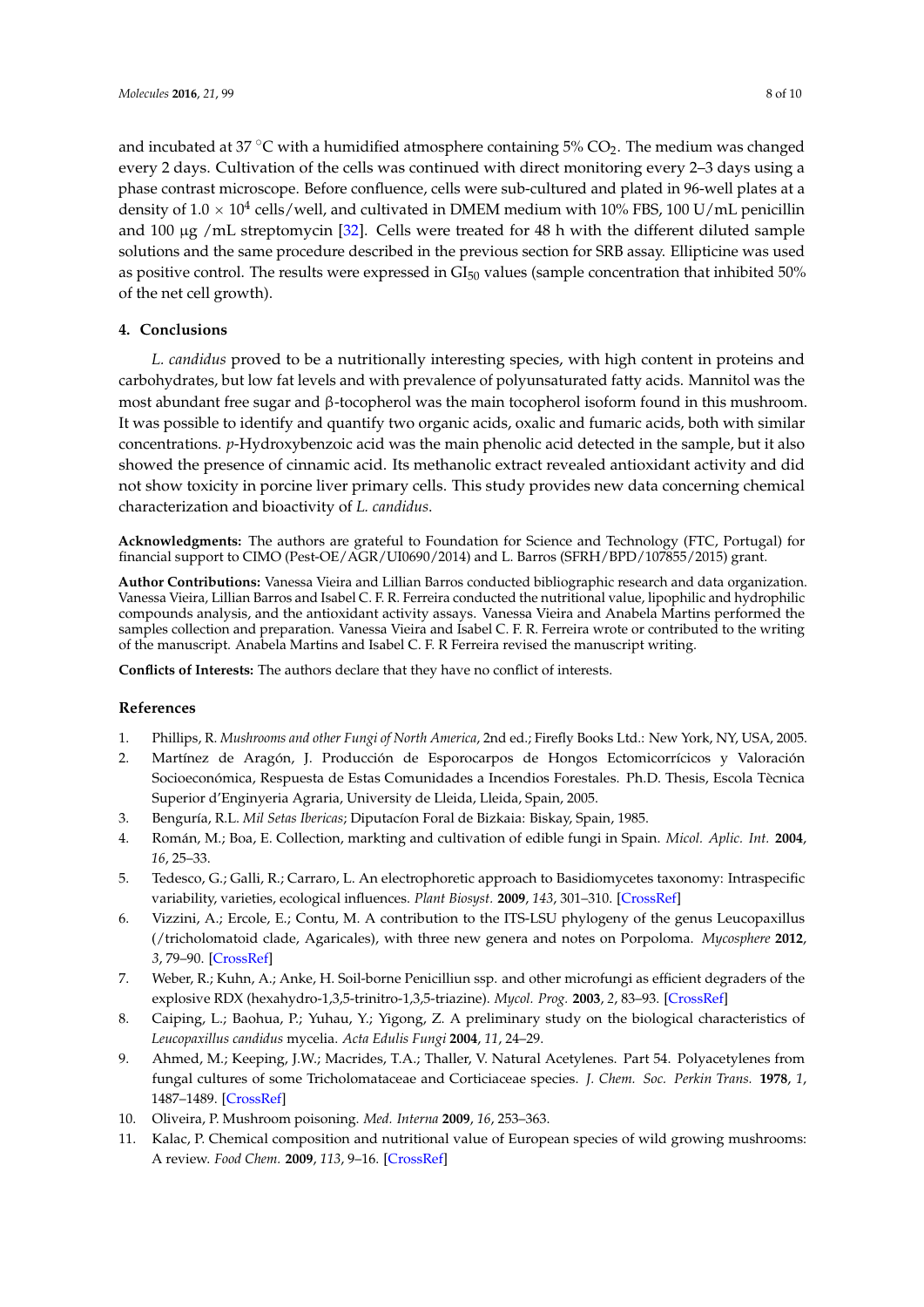- <span id="page-8-0"></span>12. Mattilla, P.; Suonpää, K.; Piironen, V. Functional properties of edible mushrooms. *Nutrition* **2000**, *16*, 694–696. [\[CrossRef\]](http://dx.doi.org/10.1016/S0899-9007(00)00341-5)
- <span id="page-8-1"></span>13. Kumari, B.; Atri, N.S. Nutritional and nutraceutical potential of wild edible macrolepiotoid mushrooms of north India. *Int. J. Pharm. Pharm. Sci.* **2014**, *6*, 200–204.
- <span id="page-8-2"></span>14. Ferreira, I.C.F.R.; Barros, L.; Abreu, R.M.V. Antioxidants in Wild Mushrooms. *Curr. Med. Chem.* **2009**, *16*, 1543–1560. [\[CrossRef\]](http://dx.doi.org/10.2174/092986709787909587) [\[PubMed\]](http://www.ncbi.nlm.nih.gov/pubmed/19355906)
- <span id="page-8-3"></span>15. Dubost, N.J.; Ou, B.; Beelman, R.B. Quantification of polyphenols and ergothioneine in cultivated mushroom and correlation to total antioxidant capacity. *Food Chem.* **2007**, *105*, 727–735. [\[CrossRef\]](http://dx.doi.org/10.1016/j.foodchem.2007.01.030)
- <span id="page-8-4"></span>16. Carocho, M.; Ferreira, I.C.F.R. A review on antioxidants, prooxidants and related controversy: Natural and synthetic compounds, screening and analysis methodologies and future perspectives. *Food Chem. Toxicol.* **2013**, *51*, 15–25. [\[CrossRef\]](http://dx.doi.org/10.1016/j.fct.2012.09.021) [\[PubMed\]](http://www.ncbi.nlm.nih.gov/pubmed/23017782)
- <span id="page-8-5"></span>17. Barros, L.; Baptista, P.; Correia, D.M.; Casal, S.; Oliveira, B.; Ferreira, I.C.F.R. Fatty acid and sugar compositions, and nutritional value of five wild edible mushrooms from Northeast Portugal. *Food Chem.* **2007**, *105*, 140–145. [\[CrossRef\]](http://dx.doi.org/10.1016/j.foodchem.2007.03.052)
- <span id="page-8-6"></span>18. Hagiwara, S.; Takahashi, M.; Shen, Y.; Kaihou, S.; Tomiyama, T.; Yazawa, Y.; Tamai, Y.; Sin, Y.; Kazusaka, A.; Terazawa, M. A phytochemical in the edible Tamigi-take mushroom (*Pleurotus cornucopiae*), D-mannitol, inhibits ACE activity and lowers the blood pressure of spontaneously hypertensive rats. *Biosci. Biotechnol. Biochem.* **2005**, *69*, 1603–1605. [\[CrossRef\]](http://dx.doi.org/10.1271/bbb.69.1603) [\[PubMed\]](http://www.ncbi.nlm.nih.gov/pubmed/16116292)
- <span id="page-8-8"></span><span id="page-8-7"></span>19. Thevelein, J.M. Regulation of trehalose metabolism in fungi. *Microbiol. Rev.* **1984**, *48*, 42–59. [\[PubMed\]](http://www.ncbi.nlm.nih.gov/pubmed/6325857)
- 20. Carpenter, J.F.; Crowe, J.F. An infrared spectroscopic study of the interactions of carbohydrates with dried proteins. *Biochemistry* **1989**, *28*, 3916–3922. [\[CrossRef\]](http://dx.doi.org/10.1021/bi00435a044) [\[PubMed\]](http://www.ncbi.nlm.nih.gov/pubmed/2526652)
- <span id="page-8-9"></span>21. Elliott, S.S.; Keim, N.L.; Stern, J.S.; Teff, K.; Havel, P.J. Fructose, weight gain, and the insulin resistance syndrome1–3. *Am. J. Clin. Nutr.* **2002**, *76*, 911–922. [\[PubMed\]](http://www.ncbi.nlm.nih.gov/pubmed/12399260)
- <span id="page-8-10"></span>22. Tapiero, H.; Ba, G.N.; Couvreur, P.; Tew, K.D. Polyunsaturated fatty acids (PUFA) and eicosanoids in human health and pathologies. *Biomed. Pharmacother.* **2002**, *56*, 215–222. [\[CrossRef\]](http://dx.doi.org/10.1016/S0753-3322(02)00193-2)
- <span id="page-8-11"></span>23. Niki, E.; Traber, M.G. A history of vitamin E. *Ann. Nutr. Metab.* **2012**, *61*, 207–212. [\[CrossRef\]](http://dx.doi.org/10.1159/000343106) [\[PubMed\]](http://www.ncbi.nlm.nih.gov/pubmed/23183290)
- <span id="page-8-12"></span>24. Pae, M.; Meydani, S.N.; Wu, D. The role of nutrition in enhancing immunity in aging. *Aging Dis.* **2012**, *3*, 91–129. [\[PubMed\]](http://www.ncbi.nlm.nih.gov/pubmed/22500273)
- <span id="page-8-13"></span>25. Ribeiro, B.; Andrade, P.B.; Baptista, P.; Barros, L.; Ferreira, I.C.F.R.; Seabra, R.M.; Valentão, P. *Leucopaxillus giganteus* mycelium: Effect of nitrogen source on organic acids and alkaloids. *J. Agric. Food Chem.* **2008**, *56*, 4769–4774. [\[CrossRef\]](http://dx.doi.org/10.1021/jf8001526) [\[PubMed\]](http://www.ncbi.nlm.nih.gov/pubmed/18494481)
- <span id="page-8-14"></span>26. Barros, L.; Pereira, C.; Ferreira, I.C.F.R. Optimized analysis of organic acids in edible mushrooms from Portugal by Ultra Fast Liquid Chromatography and Photodiode Array Detection. *Food Anal. Method.* **2013**, *6*, 309–316. [\[CrossRef\]](http://dx.doi.org/10.1007/s12161-012-9443-1)
- <span id="page-8-15"></span>27. Barros, L.; Dueñas, M.; Ferreira, I.C.F.R.; Baptista, P.; Santos-Buelga, C. Phenolic acids determination by HPLC-DAD-ESI/MS in sixteen diferent Portuguese wild mushrooms species. *Food Chem. Toxicol.* **2009**, *47*, 1076–1079. [\[CrossRef\]](http://dx.doi.org/10.1016/j.fct.2009.01.039) [\[PubMed\]](http://www.ncbi.nlm.nih.gov/pubmed/19425182)
- <span id="page-8-16"></span>28. Vaughan, J.G.; Geissler, C.A. *The New Oxford Book of Food Plants*; Oxford University Press: Oxford, UK, 1997.
- <span id="page-8-17"></span>29. Silva, B.M.; Andrade, P.B.; Gonçalves, A.C.; Seabra, R.M.; Oliveira, M.B.; Ferreira, M.A. Influence of jam processing upon the contents of phenolics, organic acids and free amino acids in quince fruit (*Cydonia oblonga* Miller). *Eur. Food Res. Technol.* **2004**, *218*, 385–389. [\[CrossRef\]](http://dx.doi.org/10.1007/s00217-003-0845-6)
- <span id="page-8-18"></span>30. Son, S.M.; Moon, K.D.; Lee, C.Y. Kinetic study of oxalic acid inhibition on enzymatic browning. *J. Agric. Food Chem.* **2000**, *48*, 2071–2074. [\[CrossRef\]](http://dx.doi.org/10.1021/jf991397x) [\[PubMed\]](http://www.ncbi.nlm.nih.gov/pubmed/10888500)
- <span id="page-8-19"></span>31. Barros, L.; Ferreira, M.-J.; Queirós, B.; Ferreira, I.C.F.R.; Baptista, P. Total phenols, ascorbic acid, β-carotene and lycopene in Portuguese wild edible mushrooms and their antioxidant activities. *Food Chem.* **2007**, *103*, 413–419. [\[CrossRef\]](http://dx.doi.org/10.1016/j.foodchem.2006.07.038)
- <span id="page-8-20"></span>32. Abreu, R.M.V.; Ferreira, I.C.F.R.; Calhelha, R.C.; Lima, R.T.; Vasconcelos, M.H.; Adega, F.; Chaves, R.; Queiroz, M.J.R.P. Anti-hepatocellular carcinoma activity using human HepG2 cells and hepatotoxicity of 6-substituted methyl,3-aminothieno[3,2-*b*]pyridine-2-carboxylate derivatives: *In vitro* evaluation, cell cycle analysis and QSAR studies. *Eur. J. Med. Chem.* **2011**, *46*, 5800–5806. [\[CrossRef\]](http://dx.doi.org/10.1016/j.ejmech.2011.09.029) [\[PubMed\]](http://www.ncbi.nlm.nih.gov/pubmed/22014996)
- <span id="page-8-21"></span>33. Bendixen, E.; Danielsen, M.; Larsen, K.; Bendixen, C. Advances in porcine genomics and proteomics—A toolbox for developing the pig as a model organism for molecular biomedical research. *Brief Funct. Genom.* **2010**, *9*, 208–219. [\[CrossRef\]](http://dx.doi.org/10.1093/bfgp/elq004) [\[PubMed\]](http://www.ncbi.nlm.nih.gov/pubmed/20495211)